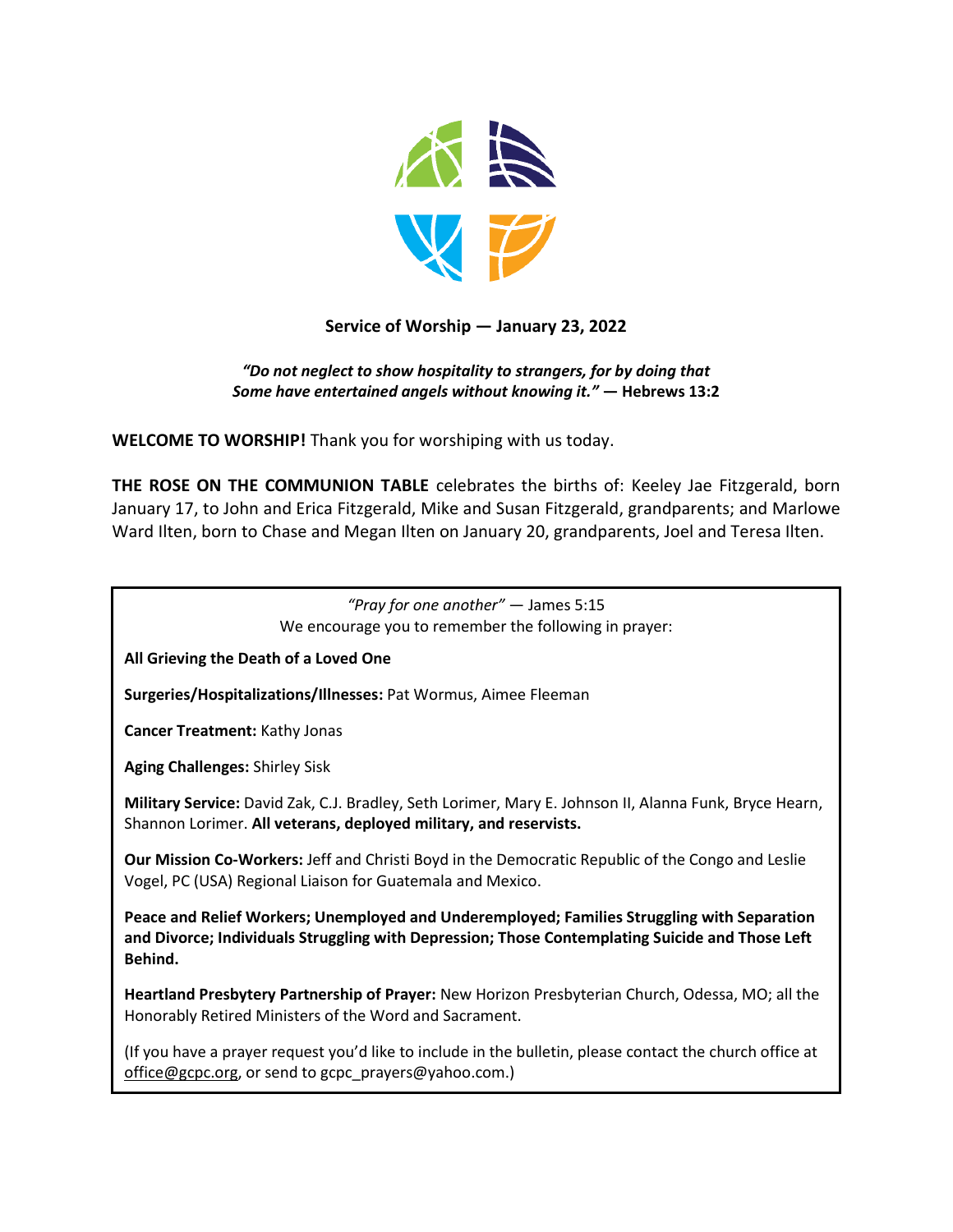# **SPOTLIGHT**

### **RECORD YOUR ATTENDANCE AT TODAY'S WORSHIP SERVICE WITH OUR VIRTUAL ATTENDANCE**

**PAD:** Click this link: [https://bit.ly/GCPCattendance,](https://bit.ly/GCPCattendance) or scan the QR Code below, and it will take you to the link.



## **TODAY IS PER CAPITA SUNDAY**

#### **WHAT IS PER CAPITA?**

Per capita is an annual per member apportionment assessed by the General Assembly (Book of Order, G-3.0106), and by many synods and presbyteries, to enable Presbyterians mutually and equitably to share the ecclesiastical and administrative costs of sustaining our witness to Christ through the Presbyterian Church (USA). As one expression of commitment to God, and to the larger faith community, congregations of all sizes are called to participate. In 2022, the amount requested from each member of a Heartland Presbytery congregation is \$43.07.

**SOUPER BOWL OF CARING:** We are collecting non-perishable food items now in a barrel outside the wooden doors. We got a great start at the drive-through collection last Friday and already filled a barrel and a half. Keep those donations coming! Youth, if you are able and willing to pick up donations from people's houses, let us know. That could be a great service for us to offer!

**CARE KITS:** Our youth packed care kits that you are free to take and pass out to people on street corners or wherever you see someone who could use one. Look for baskets between the doors of the main entrance and Weekday Entrance with Zip-lock bags full of goodies. Take as many as you desire.

**CARD SHOWER:** Many GCPC members remember former associate pastor Diane Quaintance. She is turning 80 on February 2. Some friends are planning a card shower for her. If you'd like to participate, please mail your card between January 27 and 29. Her address is 15735 Lake Road 5, Gardner, KS 66030.

**DID YOU RECENTLY MAKE A CONTRIBUTION** from your Fidelity Charitable account to GCPC? If you recently requested a donation of this type be sent to GCPC, please contact Tara at [finance@gcpc.org.](mailto:finance@gcpc.org) She has received a check, but it does not have any identifying information on it, so she does not know who it is from. She would love to figure out who this donation came from.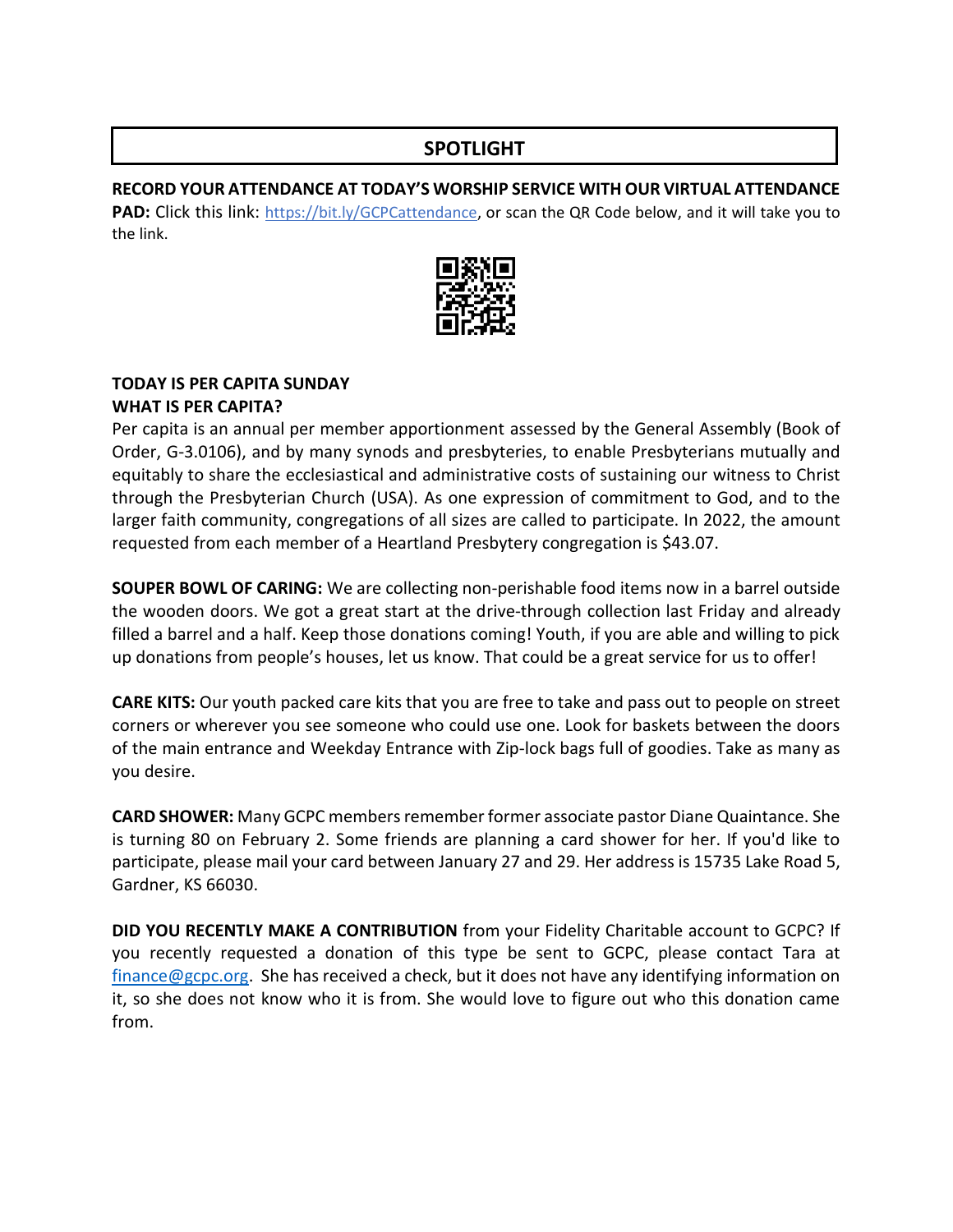**CONTACTING STAFF:** A reminder that the GCPC church building has returned to normal operations. The office is open from 8am to 4pm. To reach a staff member by e-mail:

Rev. Sue: [sue.trigger@gcpc.org](mailto:sue.trigger@gcpc.org) Rev. Mitch: [mitch.trigger@gcpc.org](mailto:mitch.trigger@gcpc.org) Rebecca Prater (music dir.): [rebecca.prater@gcpc.org](mailto:rebecca.prater@gcpc.org) Miles McDonald (youth dir.): [miles.mcdonald@gcpc.org](mailto:miles.mcdonald@gcpc.org) Patrick Bell (office admin.): [patrick.bell@gcpc.org](mailto:patrick.bell@gcpc.org) Tara Hyder (finance admin.): [finance@gcpc.org](mailto:finance@gcpc.org)

**HOW TO PLEDGE DURING THIS TIME:** Although we are now offering in-person worship, we encourage those who normally put their pledge in the offering plate each Sunday to mail their pledges to the church. The Finance Administrator will get them and see that they are deposited in a timely fashion. You may also make your pledge online at [gcpc.org.](https://gcpc.org/about-us/donate.html)

## **ADULT**

#### **ADULT SUNDAY SCHOOL OFFERINGS:**

**January 9 — February 6: Follow Me: Baptize:** Remember Your Baptism; Cross the Divide; Die and Rise; Honor the Body. You can Zoom in at: https://tinyurl.com/yanmupj9

**January 9 — February 20: The Reason for God: Belief in an Age of Skepticism:** Timothy Keller, the founding pastor of Redeemer Presbyterian Church (PCA) in New York City, addresses the frequent doubts that skeptics, and even ardent believers, have about religion. Using literature, philosophy, real-life conversations, and potent reasoning, Keller explains how the belief in a Christian God is, in fact, a sound and rational one. To true believers he offers a solid platform on which to stand their ground against the backlash to religion created by the Age of Skepticism. And to skeptics, atheists, and agnostics, he provides a challenging argument for pursuing the reason for God. We recommend participants use a copy of the book as well as the discussion guide. The discussion guide is available from Pastor Sue today. The books have been ordered. The book is also available on Kindle from Amazon for those who prefer an electronic copy. Get yours at: <https://www.amazon.com/Reason-God-Belief-Age-Skepticism/dp/1594483493>**.** You can Zoom in at:<https://tinyurl.com/krd5pz84>

# **YOUTH**

JANUARY 23 SUNDAY SCHOOL: Last Sunday we had an exciting and fun Sunday school session. This week, we are going to have our class again at 10:45am. In case you missed out last Sunday, we did a Chiefs quiz game that was fun so we have another one for this week on Bible trivia. You better be ready! Here is the Zoom link:

[https://us02web.zoom.us/j/5784595517?pwd=RFlwNkltcUtISVQ4czFQNXRyYUdHZz09](https://us02web.zoom.us/j/5784595517?pwd=RFlwNkltcUtISVQ4czFQNXRyYUdHZz09%20)